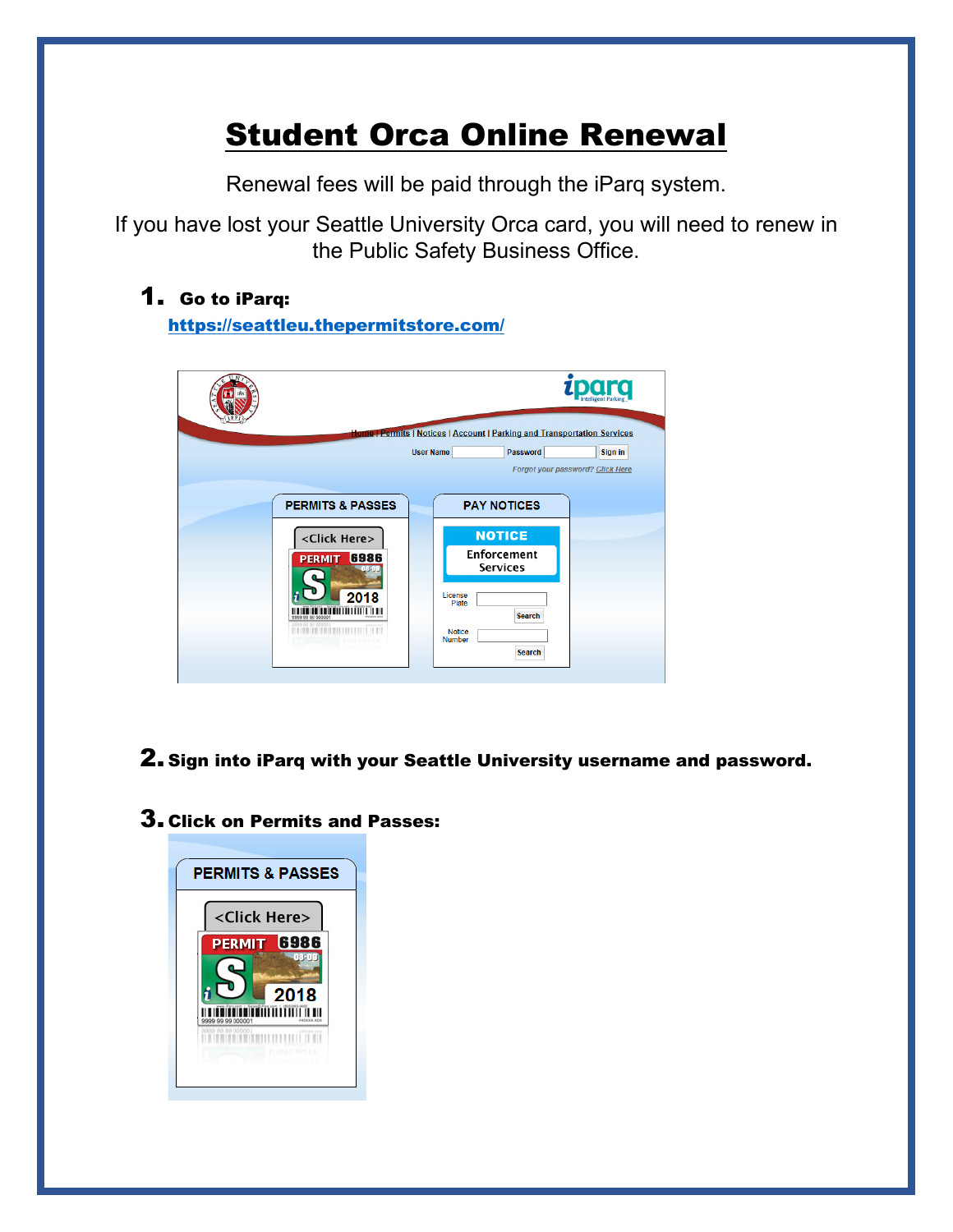4. Below your SU ID number and SU e-mail address click "Search."

5. Scroll through the iParq options you are pre-approved for. You will see the Orca product you previously enrolled in, that you are pre-approved for to purchase.

If your transit product you were previously enrolled in does not meet your transit needs and you need to purchase a different transit product, PLEASE E-MAIL SEATTLE UNIVERSITY PUBLIC SAFETY AT [transitpass@seattleu.edu](mailto:transitpass@seattleu.edu) to advise which transit product you need to be pre-approved for. Public Safety will update the transit product in iParq so that you purchase the correct product:

#### **Pre-Approved**

#### **ORCA RENEWAL - Student Winter Quarter 2019 Washington State Ferry VASHON ISLAND Ferry Pass**

ssued after administrative review BEFORE SELECTING ADD ITEM, PLEASE FULLY READ PRODUCT DESCRIPTION.

First, you must review the User Agreement online: https://www.seattleu.edu/media/transportation-and-parkingservices/orca/Winter-Quarter-VI-Ferry-Pass-2019.pdf

By purchasing this product, it means that you have reviewed and... more

Price: \$ 107.78

Valid Dates: Jan 7, 2019 to Apr 1, 2019

**Add Item**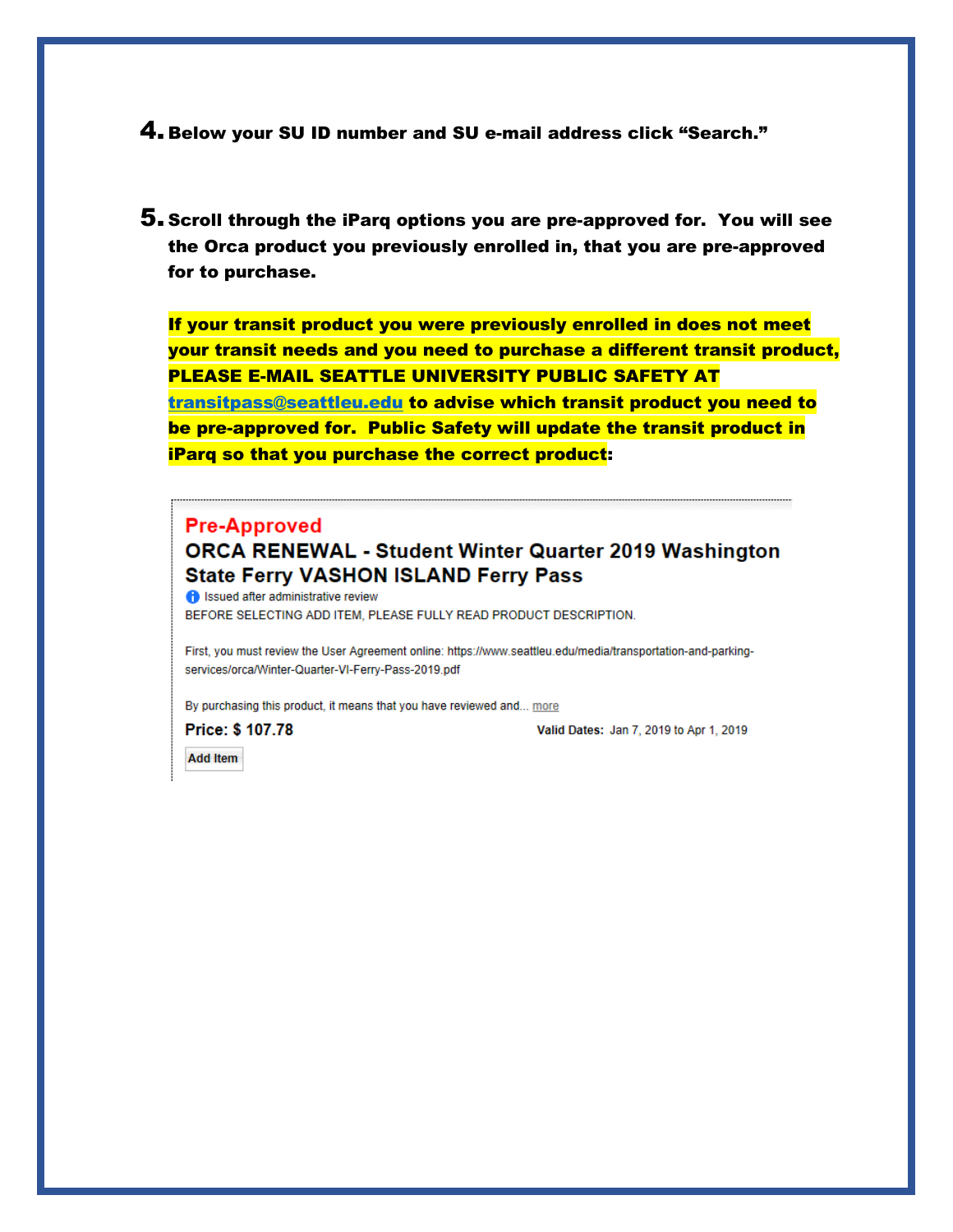

#### **Pre-Approved ORCA RENEWAL - Student Winter Quarter 2019 Washington State Ferry VASHON ISLAND Ferry Pass**

Sued after administrative review BEFORE SELECTING ADD ITEM, PLEASE FULLY READ PRODUCT DESCRIPTION. First, you must review the User Agreement online; https://www.seattleu.edu/media/transportation-and-parkingservices/orca/Winter-Quarter-VI-Ferry-Pass-2019.pdf By purchasing this product, it means that you have reviewed and... more Price: \$107.78 valld Dates: Jan 7, 2019 to Apr 1, 2019 **Add Item** 

7. The product description contains the link to the Orca User Agreement that you must additionally review:

### **Pre-Approved ORCA RENEWAL - Student Winter Quarter 2019 Washington State Ferry VASHON ISLAND Ferry Pass f** Issued after administrative review BEFORE SELECTING ADD ITEM, PLEASE FULLY READ PRODUCT DESCRIPTION. First, you must review the User Agreement online: https://www.seattleu.edu/media/transportation-and-parkingservices/orca/Winter-Quarter-VI-Ferry-Pass-2019.pdf By purchasing this product, it means that you have reviewed and... agree to Seattle University's Orca User Agreement for this product for this academic term. iParq is the portal in which to pay your Orca renewal fee only. Once payment has been processed. Seattle University will then place an order for your transit products through their Orca Business Account. It may take several days for Orca product to load onto your Orca card. To load and activate Orca products onto your Orca card, you must tap your card on an Orca reader/terminal. ORCA IS NON-REFUNDABLE less Price: \$ 107.78 Valid Dates: Jan 7, 2019 to Apr 1, 2019 **Add Item**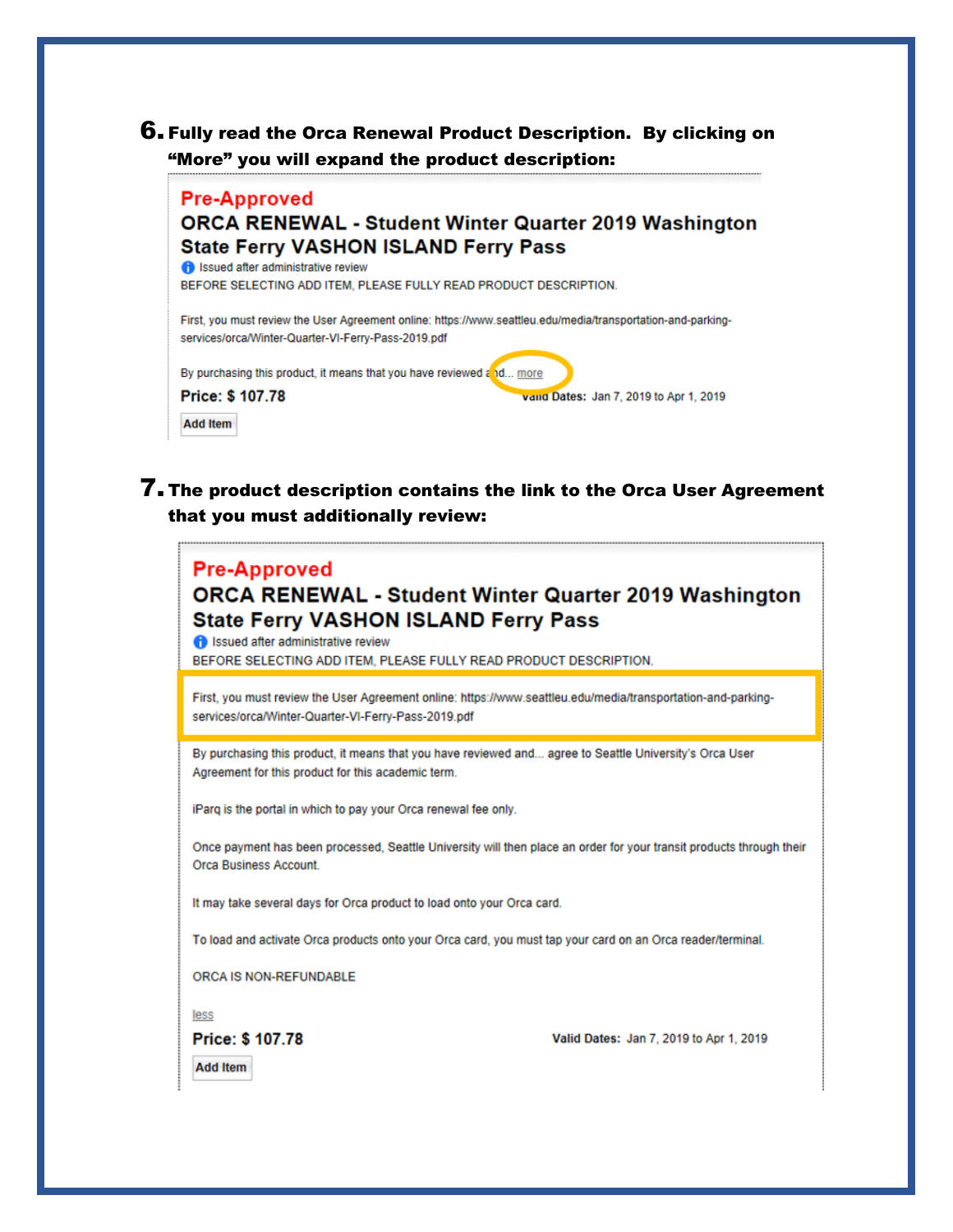#### 8. Once you have fully read the iParq Orca product description and fully read Seattle University's Orca User Agreement, click on "Add Item:"



### 9. iParq step #2, enter your 8 digit Seattle University Orca card number and click on continue:

## Additional information is required for your purchase.

Please complete the required fields below. The other data is optional.

| * Campus ID (Enter zeros in front of ID number so that total<br>number of digits is $7.$ eg. $555 = 0000555$ : | Your SU ID Number Here                     |  |
|----------------------------------------------------------------------------------------------------------------|--------------------------------------------|--|
| * Campus Email (Use your official campus email address):                                                       | Your SU E-mail AddressHere                 |  |
| * ORCA CARD ONLY (Card Renewal Only):                                                                          | <b>CARD RENEWAL</b><br>$\checkmark$        |  |
| For intermittent 1-DAY permits ONLY: Select which day you<br>will park:                                        | <b>ISELECTII</b><br>$\checkmark$           |  |
| For intermittent 2-DAY permits ONLY: Select the days you<br>will park:                                         | [[SELECT]]                                 |  |
| For intermittent 3-DAY permits ONLY: Please enter the<br>days you will park (ex: Mon.Tue.Wed):                 |                                            |  |
| * ORCA CARD # (Enter your 8-digit ORCA CARD #):                                                                | <b>Enter Your 8-Digit Orca Card Number</b> |  |

**Go Back to Shopping Cart** 

Continue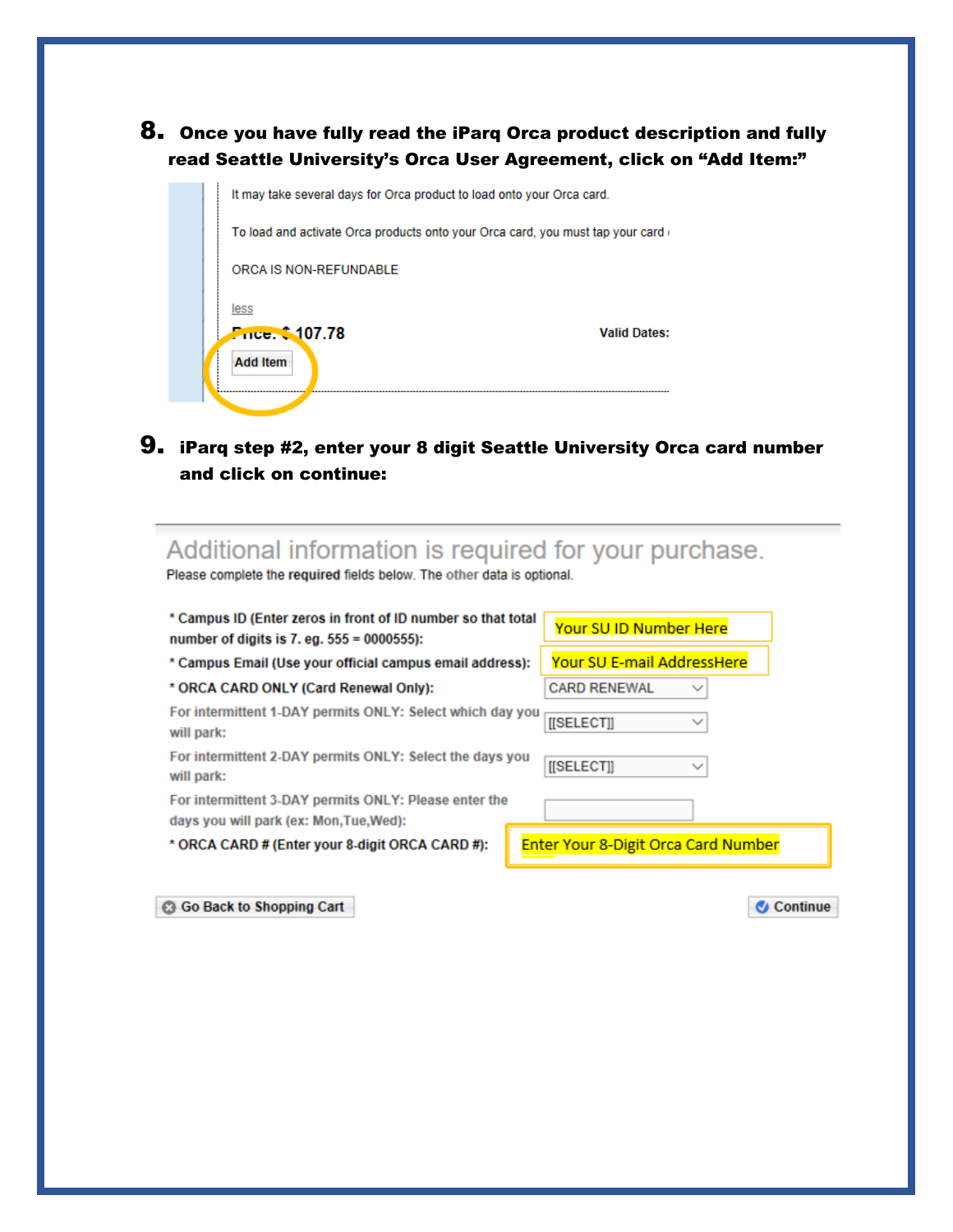### 10. iParq step #3, enter your payment information:

| 3. Shipping / Billing        | 4. Review                                                                                   | 5. Complete                         |
|------------------------------|---------------------------------------------------------------------------------------------|-------------------------------------|
|                              | <b>Payment Options</b>                                                                      |                                     |
| <b>New Method</b><br>$\odot$ | The order total comes to \$107.78 plus shipping. What<br>payment method do you want to use? |                                     |
| <b>Payment Method:</b>       |                                                                                             | <b>SELECT</b><br>Mastercard<br>Visa |
|                              |                                                                                             | <b>Continue</b>                     |

### 11. iParq step #4, please review your order

| 1. Shopping Cart         | 2. Additional Info        | 3. Shipping / Billing                                                      | 4. Review                        | 5. Complete |
|--------------------------|---------------------------|----------------------------------------------------------------------------|----------------------------------|-------------|
|                          |                           |                                                                            |                                  |             |
|                          | Please review your order. |                                                                            |                                  |             |
|                          |                           |                                                                            |                                  |             |
|                          |                           | ORCA RENEWAL - Student - Winter Quarter 2019 Washington State Ferry VASHON |                                  | \$107.78    |
|                          |                           |                                                                            |                                  |             |
| <b>ISLAND Ferry Pass</b> | <b>Awaiting Approval!</b> |                                                                            |                                  |             |
|                          |                           |                                                                            | ** (Deferred) US Postal Service: | \$0.00      |

After reviewing your order, there is a final "I agree" button to click on at the bottom right hand of the screen:

| g permit. | $\sim$           |  |
|-----------|------------------|--|
|           | <b>U</b> I Agree |  |